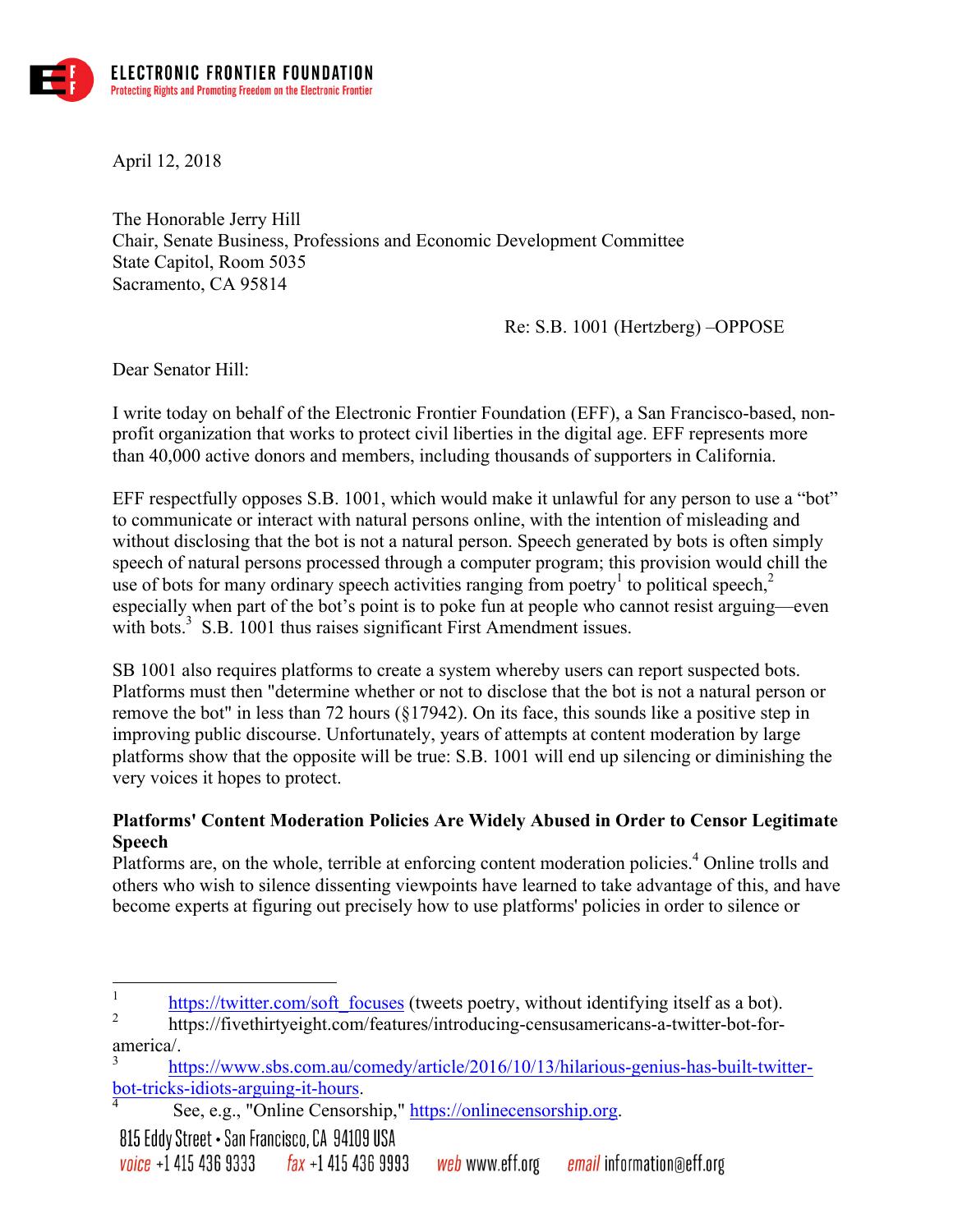April 12, 2018 Page 2 of 3

otherwise discredit their opponents on social media platforms.<sup>5</sup> In short, these online trolls figure out which key indicators will trigger a platform to take something down or flag it as false or unreliable, and then report posts that contain these indicators but are actually legitimate. There is no reason to think they won't figure out how to game S.B. 1001's system as well.

Further, the targets of this sort of abuse have been precisely the sorts of voices the supporters of S.B. 1001 would likely want to protect: Muslim civil rights leaders,<sup>6</sup> pro-democracy activists in Vietnam<sup>7</sup>, and Black Lives Matter activists whose posts were censored due to efforts by white supremacists.<sup>8</sup> Clearly, platforms cannot adequately enforce their own self-imposed content moderation policies to prevent abuse and censorship of legitimate speech. If so, how can we expect them to do any better when it comes to legally mandated policies like the one proposed in S.B. 1001? Unfortunately, we already know the answer to this question: we cannot

**Legally Mandated Takedown Policies Incentivize Platforms to Censor Legitimate Speech**

Online platforms' track records when it comes to preventing abuse of legally mandated takedown policies are even worse than their track records of preventing abuse of their own self-imposed content moderation policies. Case in point: the federal Digital Millennium Copyright Act (DMCA) requires platforms to remove content that is accused of violating copyright. Platforms err on the side of caution, automatically complying with even absurd takedown requests, rather than risk legal penalties. This has made copyright law a tempting tool for unscrupulous censors: EFF has seen abusive DMCA takedown notices from a would-be Senate candidate, small businesses, and Ecuador's President.<sup>9</sup>

Like the DMCA, S.B. 1001 creates a quick and easy way to make speech disappear from the Internet without any clear standards or meaningful recourse<sup>10</sup> and incentivizes platforms to act first and ask questions later. After all, what incentive will a platform have to complete a thorough investigation into whether or not an account is a bot, particularly when that investigation must occur in under 72 hours, when they can simply take the account offline or mark it as a bot and

 <sup>5</sup> See, e.g. "Facebook's reporting algorithm abused by antivaccinationists to silence proscience advocates," https://sciencebasedmedicine.org/facebooks-reporting-algorithm-abused-byantivaccinationists-to-silence-pro-science-advocates/.<br><sup>6</sup> "How Do Facebook 'Community Standards' Ban a Muslim Civil Rights Leader and

Support Anti-Muslim Groups?," http://chicagomonitor.com/2016/06/how-do-facebookcommunity-standards-ban-a-muslim-civil-rights-leader-and-support-anti-muslim-groups/.

<sup>&</sup>quot;Vietnam activists question Facebook on suppressing dissent," http://www.dailymail.co.uk/news/article-5597481/Vietnam-activists-question-Facebook-<br>suppressing-dissent.html.

<sup>&</sup>quot;Civil rights groups urge Facebook to fix 'racially biased' moderation system," https://www.theguardian.com/technology/2017/jan/18/facebook-moderation-racial- $\frac{\text{bias-black-lives-matter}}{\text{9}}$ . "Copyright, The First Wave of Internet Censorship,"

https://www.eff.org/deeplinks/2018/01/copyright-first-wave-internet-censorship.<br><sup>10</sup> "Copyright, The First Wave of Internet Censorship," https://www.eff.org/deeplinks/2018/01/copyright-first-wave-internet-censorship.